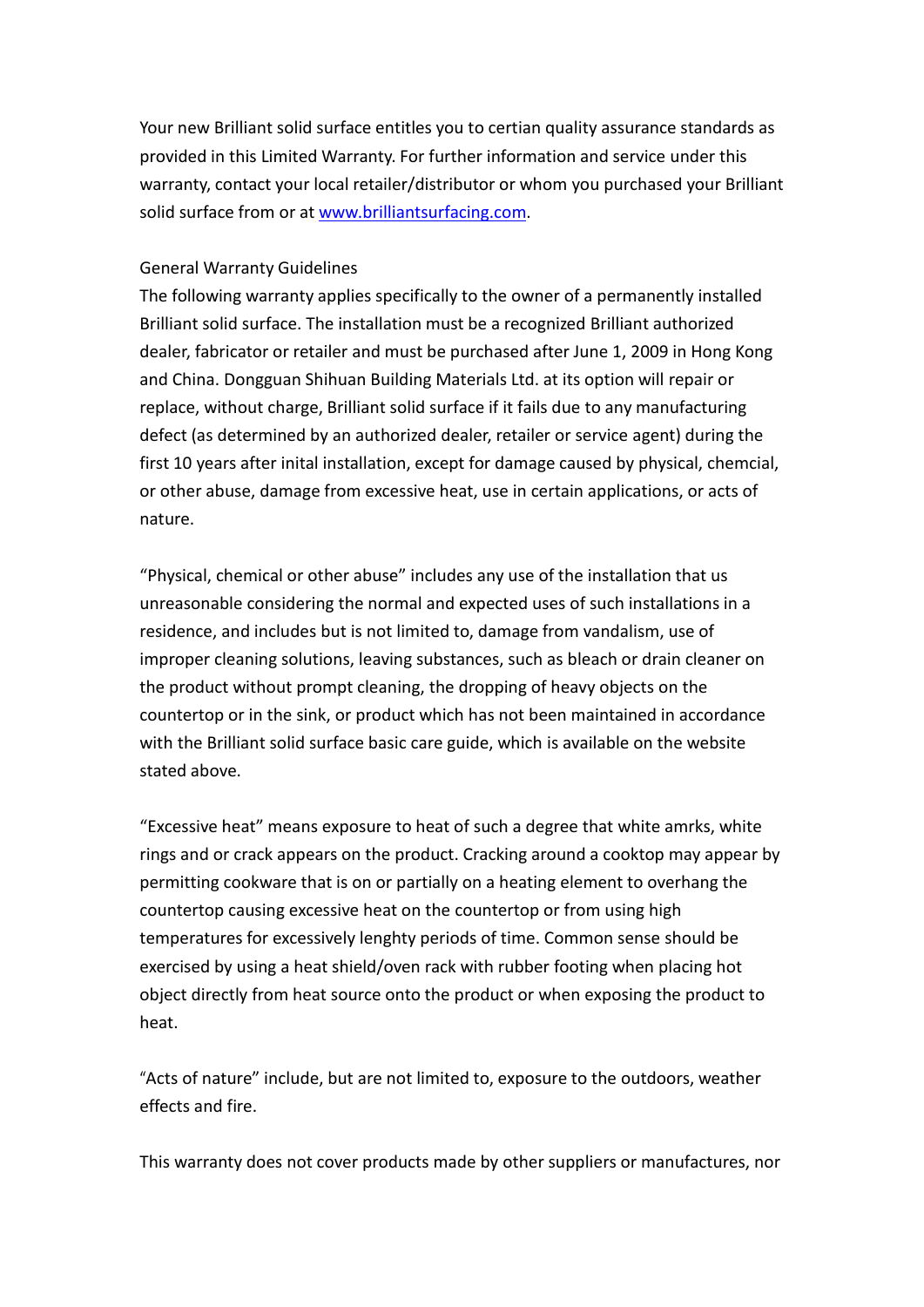does it cover installations of Brilliant solid surface which are not performed by an autorized Brilliant soid surface retailers, dealers and fabricators. The warranty covers seam performance but not appearance. Silicone seams donot constitute part of Brilliant solid surface installation and accordingly are not covered by this warranty. Furthermore, this warranty does not cover any damage to Brilliant solid surface caused by arising out of improperly installed, used or maintained appliances including garbage disposals which are either built into Brilliant solid surface or placed on Brilliant solid suface.

Subject to the conditions below, this warranty is transferable to the next purchaser of your home providing the new owner writes and register the warranty with Dongguan Shihuan Building Materials Ltd. If after, or during the installation, you decide that you do not like the colour you selected, replacement is not covered by this warranty.

This warranty is for countertops, vertical applications and backsplashes. Brilliant solid surface sinks and vanities does not include in applications but not limited to saunas, shower pans, steam rooms or outdoor usage. For example, RVs, grill tops and outside counters and boats. In-carton products purchased at retail outlets are not covered under this warranty and should be returned to retailer from whom you purchased the product from.

## Repair or Replace

Dongguan Shihuan Building Materials Ltd. will repair any area of the installation that has <sup>a</sup> manufacturinf defect. If <sup>a</sup> repair is not possible, Dongguan Shihuan Building Materials Ltd. will replace the defective area of the installation. Dongguan Shihuan Building Materials Ltd. will pay for the cost of the prodct, labour in the removal and replacement of the product from the original installation of the product only. Plumbing, electrical disconnect and reconnect charges or other charges are not covered under this warranty. You are responsible to pay any other cost in regards to repair or replacement. Whether Dongguan Shihuan Building Materials Ltd. performs repair or replacement, we will week to obtain the best possible result, but exact colour matching cannot be guaranteed. Should we elecet to replace your Brilliant solid surface installation, your warranty will continue from the original date of installation and not from the date of repair or replacement.

## Specific Rights

Dongguan Shihuan Building Materials Ltd. obligation to you is limited solely to repair or replacement of the Brilliant solid surface product purchased, including necessary